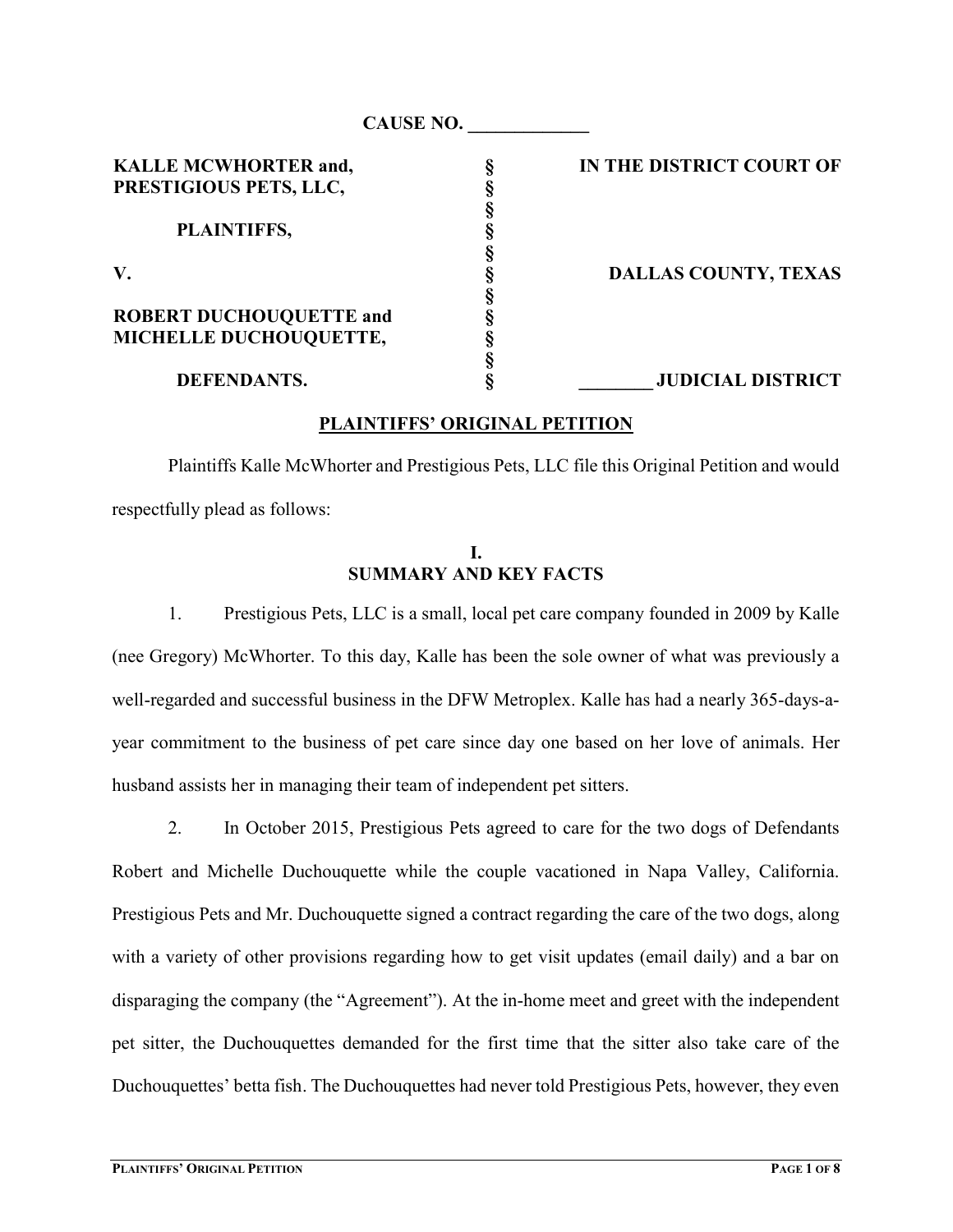had a fish, much less that they expected Prestigious Pets to care for it. The Agreement did not mention fish care, but the independent sitter agreed to feed the fish on her own, no charge. No request was made to clean the filter-less bowl or change the water during the five-day vacation.

3. During the Duchouquettes' vacation while the independent pet sitter was regularly visiting their home, they sent an email claiming that their in-home camera had seen the fish bowl became cloudy. The Duchouquettes did not mention any concern about the health of the fish or request that any action to taken to protect the fish except just to feed it less (even though the sitter was feeding in only a "pinch or two" per day as instructed).

4. After returning home, the Duchouquettes admitted that their two dogs were well cared for. However, the Duchouquettes have made it an ongoing campaign to tell the world that Prestigious Pets and Kalle almost killed their fish or at least potentially harmed it (without any evidence to support such a claim)—statements that for a pet care company go to the heart of their business. These statements have been made repeatedly by the Duchouquettes, both on Yelp!, birdeye.com, and in at least one national television interview that featured the fish alive and well. Furthermore, Mr. Duchouquette has made numerous negative statements (in television interviews, on social media, etc.) about Prestigious Pets disparaging the company's policies, actions, contractors, and owners in complete disregard for the non-disparagement clause he agreed to in the Agreement. When the Duchouquettes refused to acquiesce to Plaintiffs' requests to modify the online review to be truthful (and reflect that the dogs were well cared for, and the fish apparently also just fine), Plaintiffs were forced to take legal action.

5. As a result of the defamatory and disparaging statements of the Duchouquettes, Kalle and her husband have had to deal with numerous rape and death threats that have come on the heels of the Duchouquettes' media campaign, in addition to other forms of harassment such as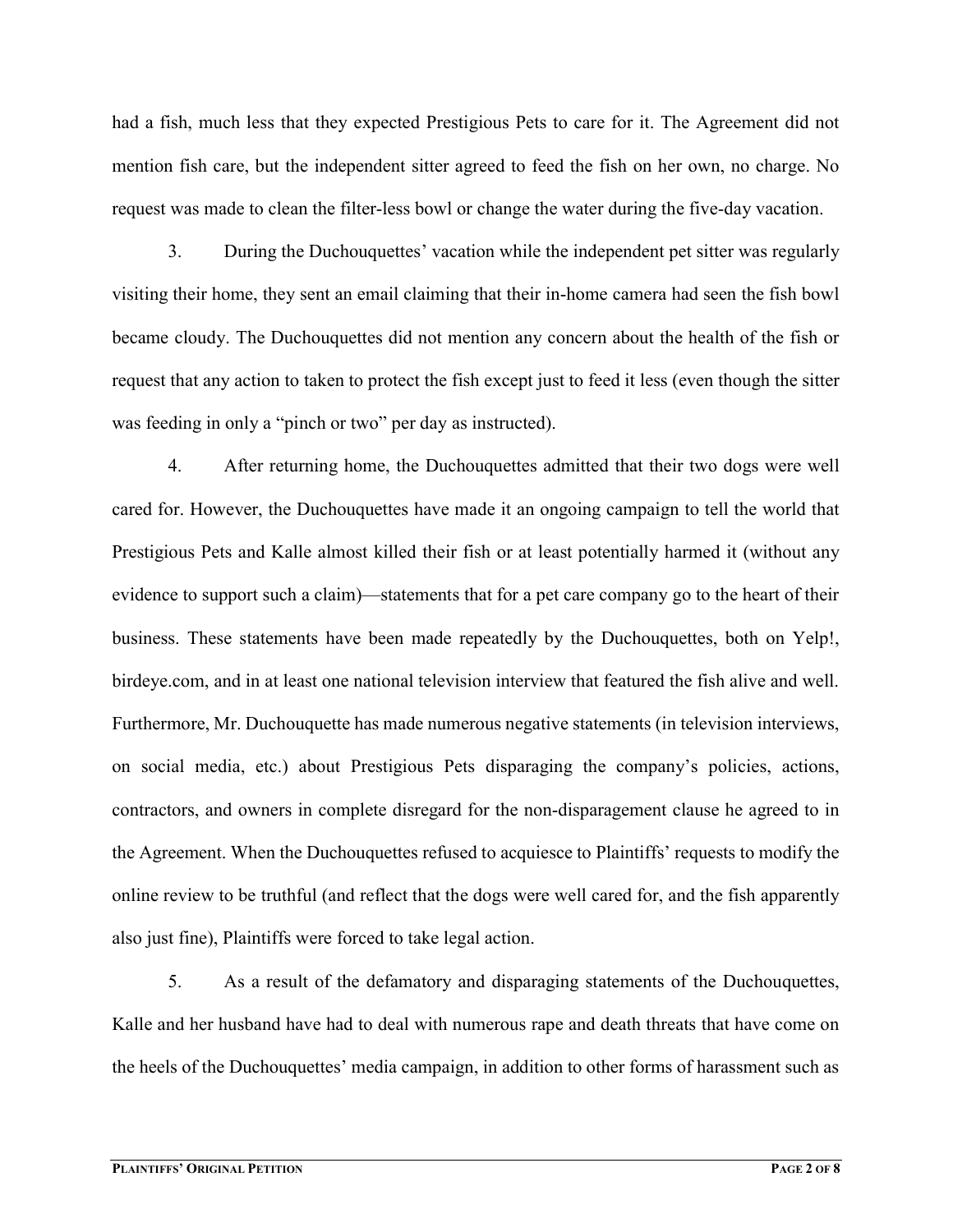identity theft, impersonations, crank calls, etc. Prestigious Pets and Kalle have also seen a dramatic decrease in new business and the loss of current clients that has left Prestigious Pets a shell of its former success. This lawsuit seeks to enforce the common-law, statutory, and contractual rights of Prestigious Pets as a small, local business and Kalle as its owner and to recover the damages caused by the Duchouquettes.

## II. PARTIES

 6. Plaintiff Prestigious Pets, LLC is a Texas limited liability company with its principal place of business in Dallas County, Texas.

7. Plaintiff Kalle McWhorter is a Texas citizen that resides in Dallas County, Texas.

 8. Defendant Robert Duchouquette is a Texas citizen that resides in Collin County, Texas. Mr. Duchouquette may be served at 6428 Brandon Court, Plano, Texas 75903.

9. Defendant Michelle Duchouquette is a Texas citizen that resides in Collin County,

Texas. Mrs. Duchouquette may be served at 6428 Brandon Court, Plano, Texas 75903.

### III. RELIEF SOUGHT, CONDITIONS PRECEDENT, JURISDICTION, and VENUE

 10. All conditions precedent to Plaintiffs' claims and recovery of damages have occurred, been satisfied, or been waived, including but not limited to compliance with Chapter 73 of the Texas Civil Practice and Remedies Code. This Court has jurisdiction over Defendants because they are Texas citizens and residents of Collin County, Texas.

 11. The amount in controversy is within the jurisdictional limits of this Court. Pursuant to TEX. R. CIV. P. 47, Plaintiffs seeks monetary relief over \$200,000 but not more than \$1,000,000 for, inter alia, reputational harm, lost sales/profits, reduction in enterprise value, and mental anguish. Plaintiffs also demand judgment for all other relief to which Plaintiffs deem themselves entitled. Plaintiffs contend this suit is best managed under a Level 3 discovery order.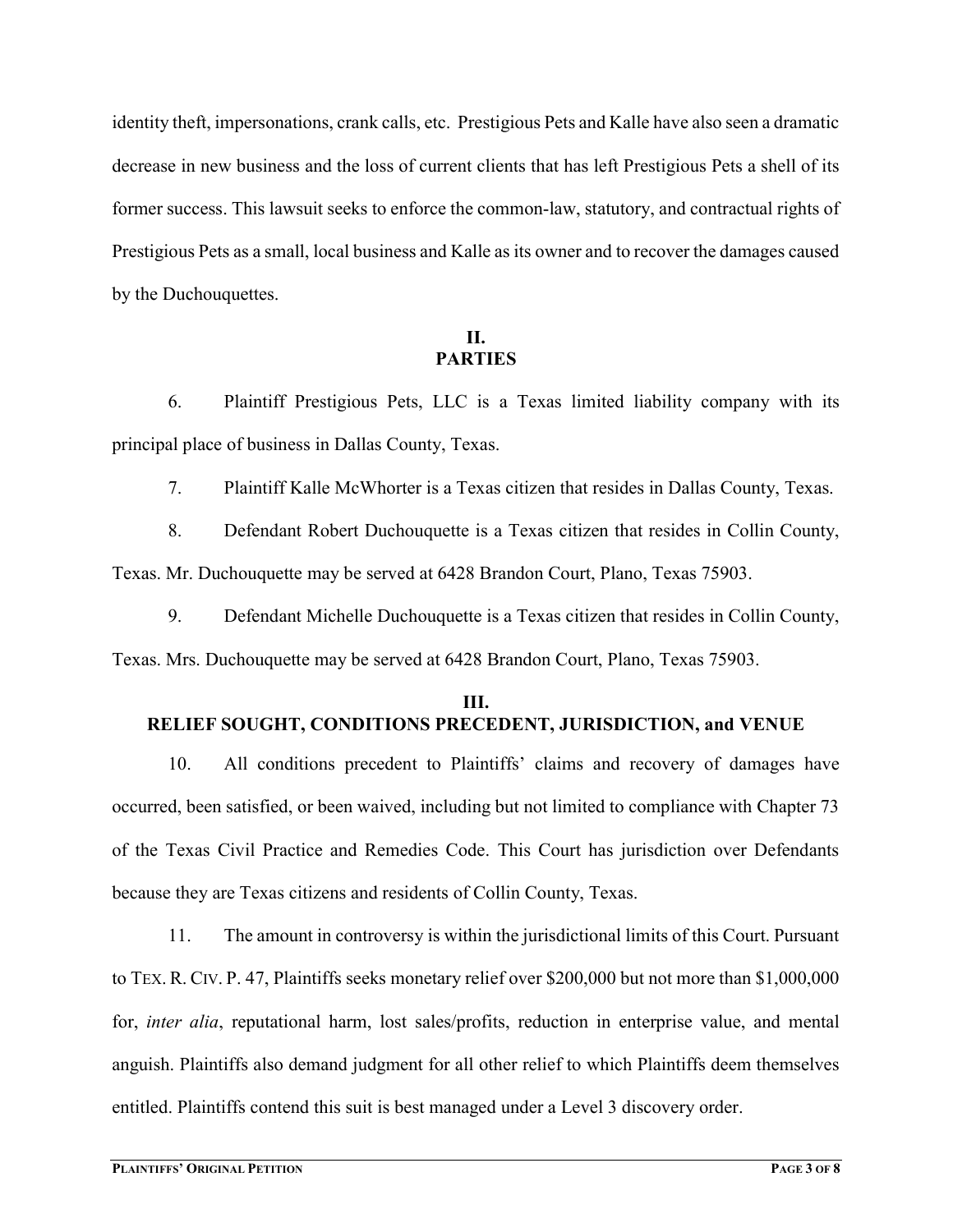12. Venue in Dallas County, Texas is proper pursuant to Chapter 15 of the TEX. CIV. PRAC. & REM. Code because a substantial part of the events or omissions giving rise to Plaintiffs' claims occurred in Dallas County, Texas, the contract at issue was at least partially performable in Dallas County, Texas, and Plaintiffs resided/were domiciled in Dallas County, Texas when the causes of action accrued.

### IV. CAUSES OF ACTION

#### A. Breach of Contract (Non-Disparagement Clause)

13. Prestigious Pets incorporates all preceding paragraphs by reference.

 14. Prestigious Pets has a valid, enforceable contract with Mr. Duchouquette via the Agreement. Under the Agreement, Mr. Duchouquette agreed not to make negative comments about Prestigious Pets and to not disparage Prestigious Pets. In pertinent part, the nondisparagement clause states: "[Y]our acceptance of this agreement prohibits you from taking any action that negatively impacts Prestigious Pets, LLC, its reputation, products, services, management, employees or independent contractors….Any violation of this clause is to be determined by Prestigious Pets LLC in its sole discretion…." The non-disparagement provision was in the same legible typeface, size, and font as the remainder of the Agreement, began with the heading "NON-DISPARAGEMENT / INJUNCTION," and it was immediately above the signature line on the second page of the two-page contract.

 15. Mr. Duchouquette voluntarily, knowingly, and intelligently signed the Agreement and agreed to the non-disparagement provision after it was provided to him by Prestigious Pets' independent contractor pet sitter. In fact, the pet sitter specifically pointed out to Mr. Duchouquette the non-disparagement provision by reading the title of that paragraph as part of her explanation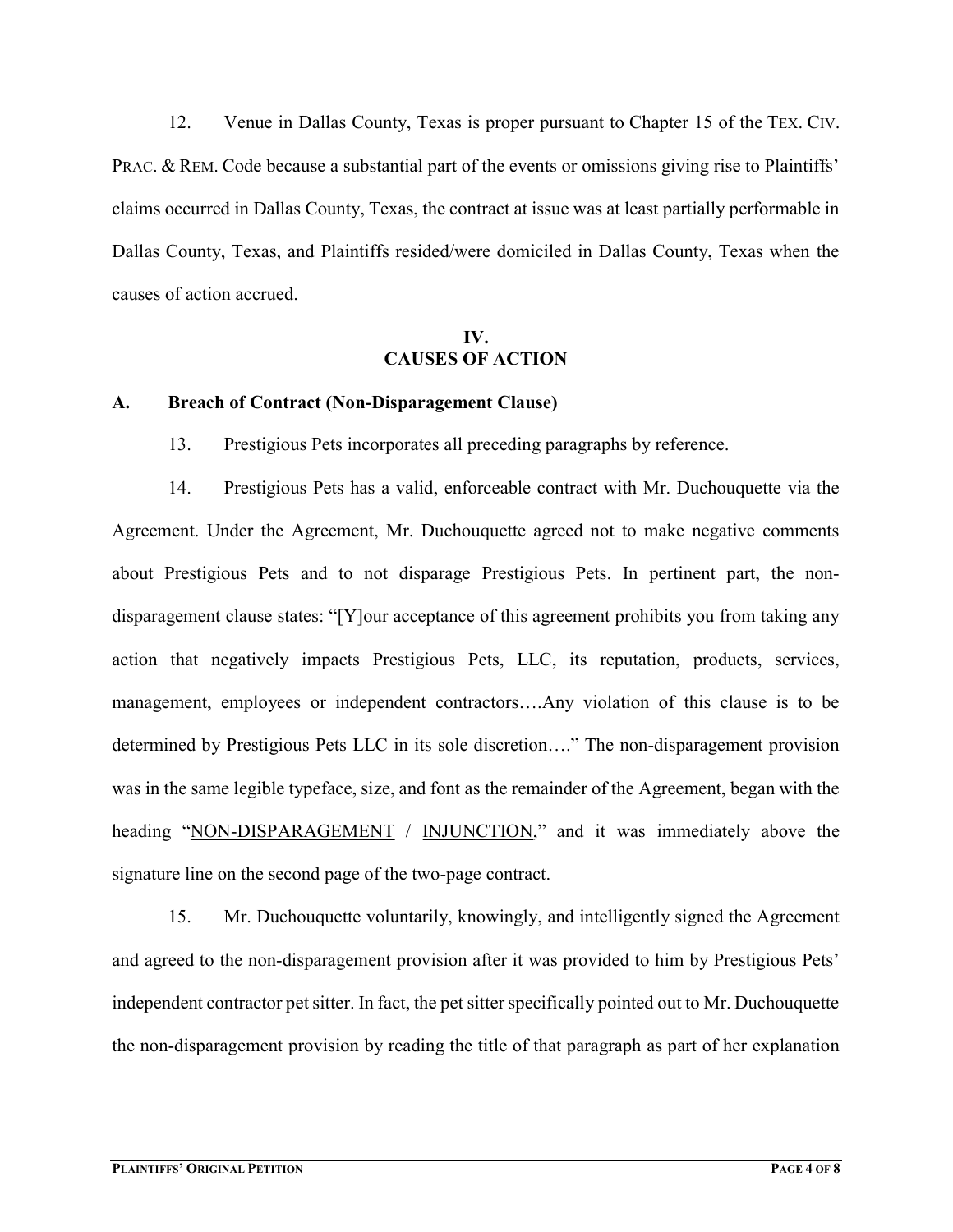of the entire Agreement. Further, Mr. Duchouquette's signature is immediately under the nondisparagement provision.

16. Mr. Duchouquette breached the Agreement by, *inter alia*, making negative comments disparaging the policies and conduct of Prestigious Pets, LLC and its management (including but not limited to the inclusion of the non-disparagement clause and filing of suit) in a variety of written and broadcast mediums, including but not limited to via Facebook, Inc., ABC.com, CBS.com, and other media outlets.

 17. As the result of Mr. Duchouquette's breaches, Prestigious Pets has suffered actual and consequential damages, including lost profits, devaluation of its business, and loss of the value of certain assets no longer viable due to the current state of its business. Prestigious Pets seeks such damages, along with its attorneys' fees, costs, pre-judgment interest, and post-judgment interest. Prestigious Pets performed or was excused from performance.

#### B. Defamation

18. Plaintiffs incorporate all preceding paragraphs by reference.

 19. The Duchouquettes published multiple false, defamatory statements of fact that referred to Prestigious Pets. Prestigious Pets is a limited liability company owned solely by Kalle McWhorter. Plaintiffs are private figures. The Duchouquettes are non-media defendants. The false, defamatory statements of fact each regarded a private issue—i.e., the execution of, performance of, and resolution of disputes regarding the Agreement.

 20. One of the false, defamatory statements by the Duchouquettes was in their Yelp! review that alleged Plaintiffs "almost kill[ed] my fish" (which was later changed to say "potentially harm[ed] my fish"). This statement was re-published on numerous online and television media outlets, and even re-posted word-for-word by Mrs. Duchouquette on birdeye.com (another review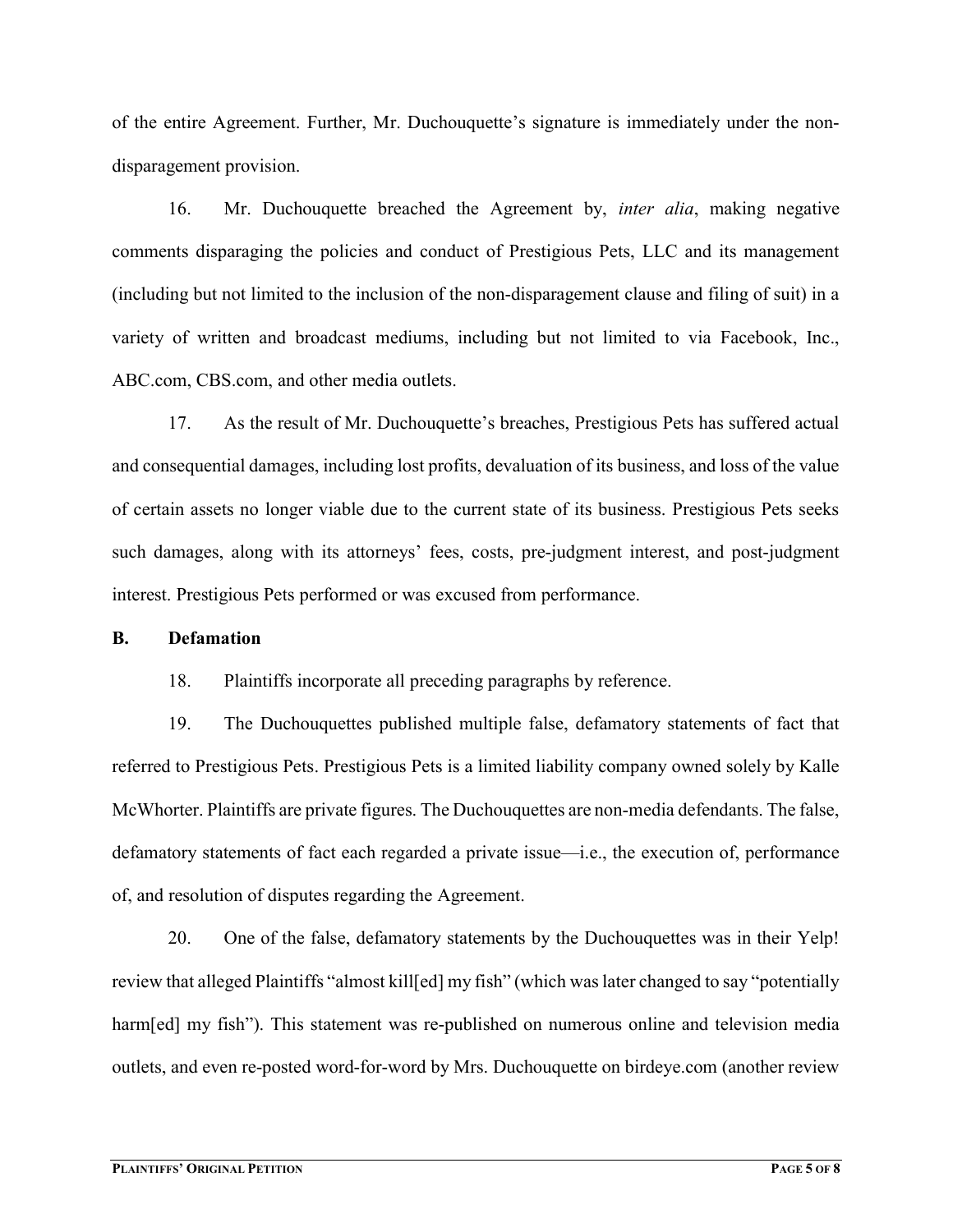site). Likewise, Mr. Duchouquette alleged on national television that their fish was "overfed." The statements are defamation per se because each (a) was reasonably calculated to injure Plaintiffs' reputation and thus exposed them to public hatred, contempt, ridicule, or financial injury,  $(1)$ injured Plaintiffs in their business/occupation regarding the alleged lack of a peculiar or unique skill (pet care) necessary for the proper conduct of the business/occupation, and (c) falsely charged Plaintiffs with the commission of an act that is a crime (violation of TEX. PENAL CODE § 42.092, "Cruelty to Nonlivestock Animals"). The statements have been continuously published and republished both by the Duchouquettes and by third parties. Mr. Duchouquette admitted to a role in publishing the statements and that he adopted the statements.

 21. Further, the Duchouquettes' Yelp! review and subsequent oral interview and written statements about Plaintiffs falsely convey by implication that Plaintiffs agreed to care for the Duchouquettes' fish and failed to do so. Such statements were false given that the Duchouquettes knew they had not agreed with Plaintiffs (either orally or in writing) that Plaintiffs would be responsible for the care of their fish.

 22. The Duchouquettes published the statements negligently or intentionally and without justification or excuse. Additionally, a reasonable person would recognize that the Duchouquettes' statements created an unreasonable risk that the defamatory statements would be communicated to other parties by, *inter alia*, online dissemination, broadcast, and print. With regard to the truth of the statements the Duchouquettes are liable without regard to fault (strict liability). Plaintiffs' injuries are presumed; however, Plaintiffs did suffer pecuniary injury that include direct damages, consequential damages (including loss of earning capacity, loss of business interest value, injury to reputation, mental anguish, and loss of past and future income).

 $\overline{a}$ 

 $1$  Tex. Civ. Prac. Rem. Code § 73.001.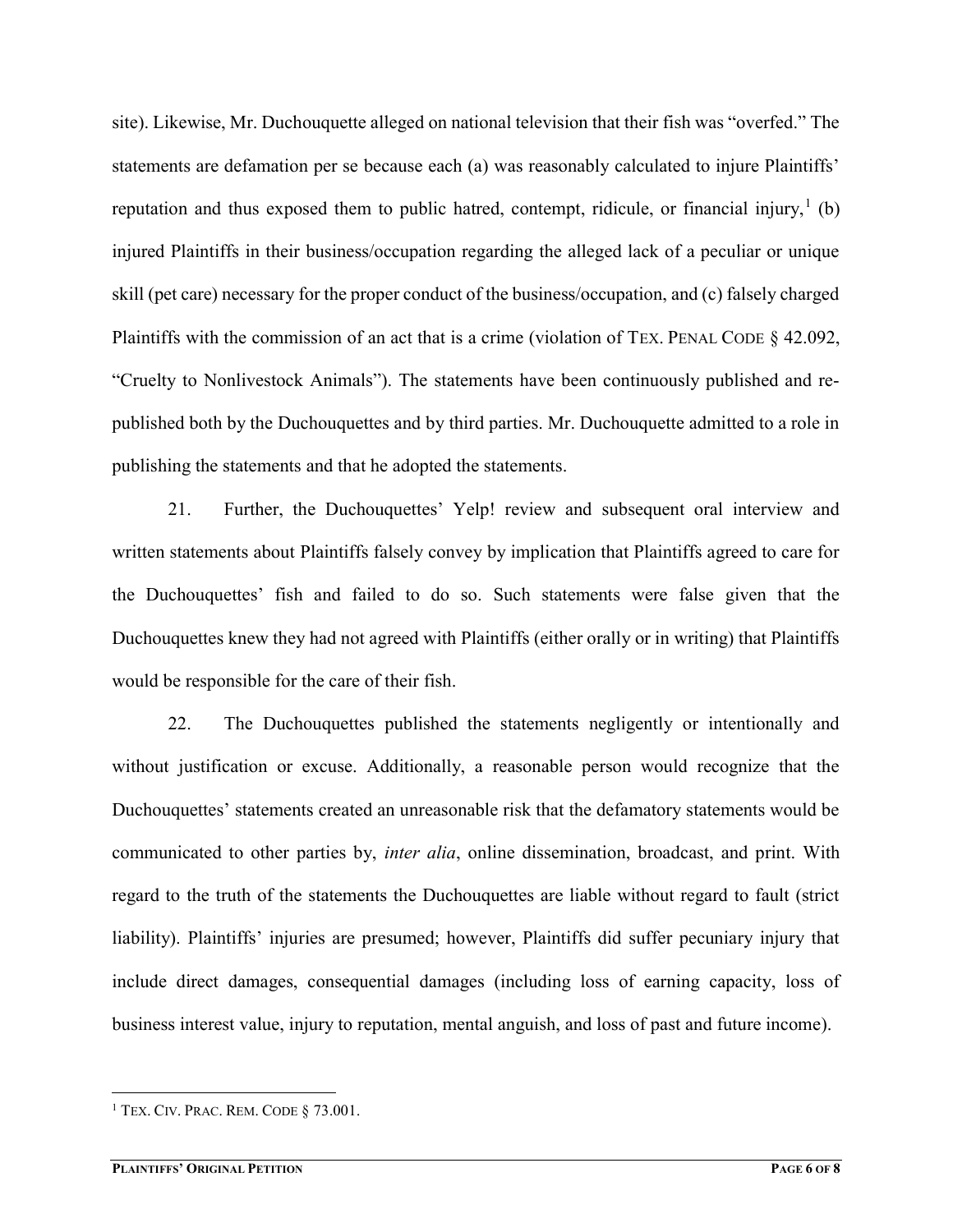23. The Duchouquettes are liable for exemplary damages: (a) they acted with actual malice by publishing the statements above with knowledge that they statements were false or with reckless disregard for whether the statements were false; and (b) they had specific intent to substantially injury or harm Plaintiffs through defamation of each. Plaintiffs seek pre-judgment interest, post-judgment interest, and court costs. $2$ 

#### C. Business Disparagement

24. Plaintiffs incorporate all preceding paragraphs by reference.

 25. The Duchouquettes published disparaging words about Prestigious Pets' economic interests that were false, including but not limited to those statements enumerated above. The statements were published by the Duchouquettes with malice and without privilege. Defendants' publication of the statements caused special damages including loss of sales, loss of enterprise value, loss of business, lost profits, and loss of asset value. Prestigious Pets seeks those special damages, its expenses of counteracting the publications, exemplary damages, pre-judgment interest, post-judgment interest, and court costs.

## V. CONCLUSION AND PRAYER

 26. Wherefore, premises considered, Plaintiffs respectfully request that this Court, upon final disposition of this matter, enter judgment against each Defendant based on the claims enumerated herein, grant to Plaintiffs their damages (actual, consequential, special, etc.), grant to Plaintiffs exemplary damages, grant to Plaintiff Prestigious Pets its reasonable and necessary attorneys' fees and costs under Chapter 38 of the Texas Civil Practice and Remedies Code and by contract, grant to Plaintiffs the maximum amount of pre-judgment and post-judgment interest

 $\overline{a}$ 

 $<sup>2</sup>$  In the alternative the Duchouquettes were negligent or acted with actual malice regarding the truth of the</sup> statements.